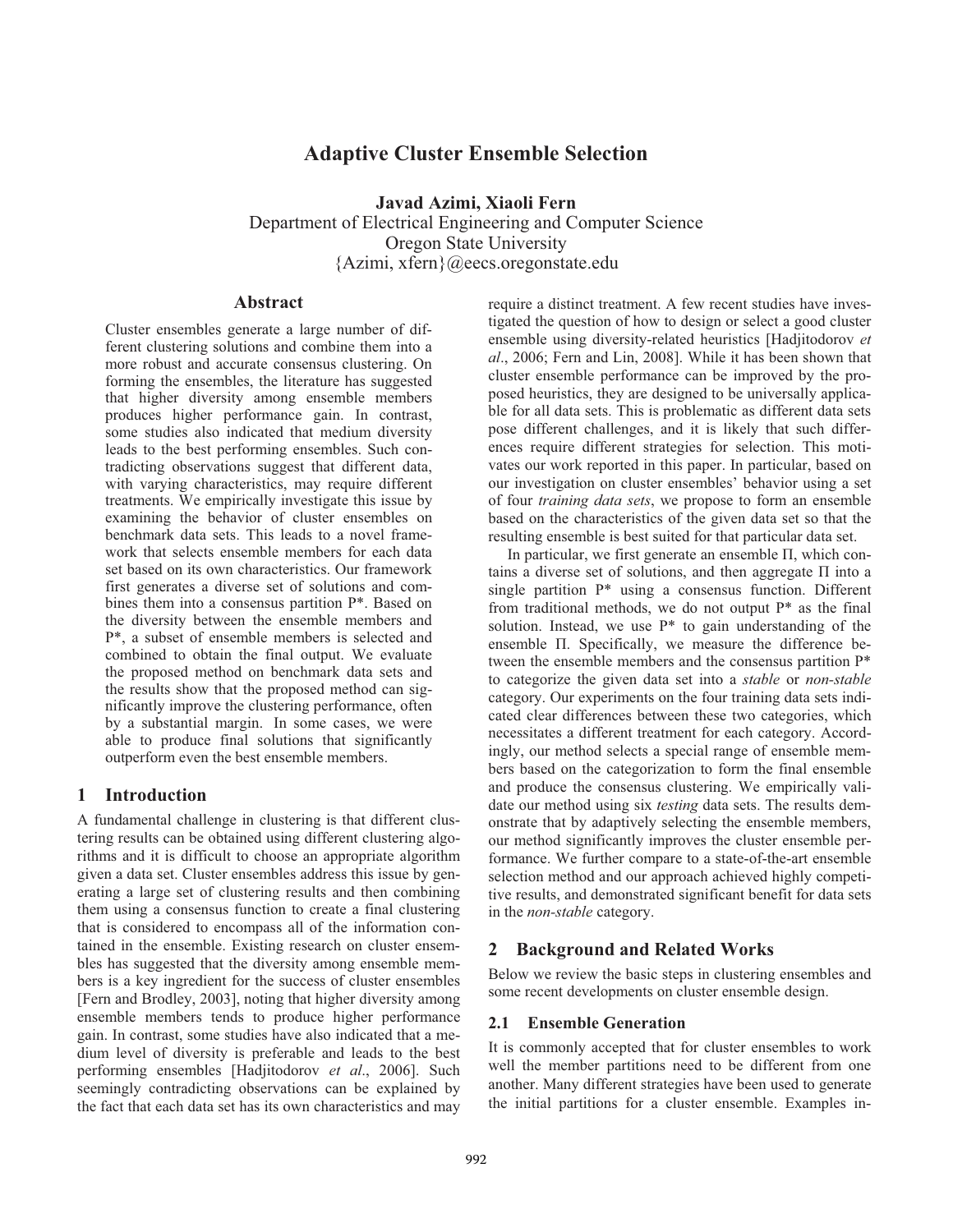clude: (1) using different clustering algorithms to produce the initial partitions [e.g., Strehl and Ghosh, 2003]; (2) changing initialization or other parameters of a clustering algorithm [e.g., Fern and Brodley, 2004]; (3) Using different features via feature extraction for clustering [e.g., Fern and Brodley, 2003]; and (4) partitioning different subsets of the original data [e.g., Strehl and Ghosh, 2003].

### **2.2 Consensus Function**

Once a set of initial partitions are generated, a consensus function is used to combine them and produce a final partition. This has been a highly active research area and numerous consensus functions have been developed. We group them into the following categories: (1) Graph based methods, [Strehl and Ghosh, 2003, Fern and Brodley, 2004]; (2) relabeling based approaches [Dudoit and Fridlyand, 2003]; (3) Feature-based approaches [Topchy *et al*., 2003]; and 4) Coassociation based methods [Fred and Jain, 2000].

Note that here we do not focus on ensemble generation or consensus functions. Instead, we assume that we are given an existing ensemble (and a consensus function), and investigate how to select a subset from the given ensemble to improve the final clustering performance.

### **2.3 Diversity and Ensemble Selection**

Existing research revealed that the diversity among the ensemble members is a vital ingredient for achieving improved clustering performance [Fern and Brodley, 2003]. In this section we will first review how diversity is defined and then discuss some recent developments on using diversity to design cluster ensembles.

**Diversity Measures**. Existing literatures have devised a number of different ways to measure the diversity of ensemble members [Hadjitodorov *et al*., 2006]. Most of them are based on label matching between two partitions. In essence, we deem two partitions to be diverse if the labels of one partition do not match well with the labels of the other. Two measures commonly used in the literature are the *Adjusted Rand Index (ARI)* [Hubert and Arabie, 1985] and the *Normalized Mutual Information (NMI)* [Strehl and Ghosh, 2003]. Note that both measures can be used in our framework. We experimented with both measures in our investigation, and they produced comparable results. In this paper, we present results obtained using NMI as the diversity measure.

**Ensemble Selection.** After generating the initial partitions, most of the previous methods used all generated partitions for final clustering. This may not be the best because some ensemble members are less accurate than others and some may have detrimental effects on the final performance. Recently a few studies sought to use the concept of diversity to improve the design of cluster ensemble by selecting an ensemble from multiple ensembles [Hadjitodorov *et al*., 2006], by selecting only a subset of partitions from a large library of clustering solutions [Fern and Lin 2008], or by assigning varying weights to different partitions [Li and Din, 2008].

Hadjitodorov *et al*. [2006] generate a large number of cluster ensembles as candidate ensembles for selection, and

they rank all ensembles based on their diversity. They propose to choose ensembles with median diversity based on empirical evidence suggesting that such ensembles are often more accurate than others for data sets that were tested in their experiments.

Note that the above method is not directly comparable to our method because it requires generating a large number of candidate ensembles. In contrast, we assume that we are given an existing ensemble and try to select a subset from it, which is defined as the *cluster ensemble selection* problem by Fern and Lin [2008]. In their paper, Fern and Lin investigated a variety of heuristics for selecting subsets that consider both the diversity and quality of the ensemble members, among which the *Cluster and Select* method was empirically demonstrated to achieve the most robust performance. This method first clusters all ensemble members and then selects one solution from each cluster to form the final ensemble. In our experiments we will compare with this method and refer to it as CAS\_FL.

 Note that the above reviewed methods are fundamentally different from ours because they aim to design selection heuristics without considering the characteristics of the data sets and ensembles. In contrast, our goal is to select adaptively based on the behavior of the data set and ensemble itself.

## **3 Adaptive Ensemble Selection**

In this section, we will first describe our initial investigation on four *training* data sets that informed our design choices.

## **3.1 Ensemble System Setup**

Below we describe the ensemble system setup we used in our investigation. This includes how we generate the ensemble members, and the consensus function used to combine the partitions. Note that our proposed system is not limited to these choices; other methods can be used as well.

**Ensemble Generation**. Given a data set, we generate a cluster ensemble of size 200 using two different algorithms to explore the structure of the data. The first is K-means, which has been widely used in cluster ensemble research as a basis algorithm for generating initial partitions of the data due to its simplicity and its unstable nature when different initializations are used.

In addition to K-means, we also introduce a new clustering algorithm, named Maximal Similar Features (MSF), for producing the ensemble members. This algorithm is chosen because one of our companion investigations (unpublished) has shown that MSF works well together with K-means for generating diverse cluster ensembles. In particular, when these two algorithms are used together, the resulting ensembles tend to outperform those generated by K-means or MSF alone. Below we describe the MSF algorithm.

MSF works in an iterative fashion that is highly similar to K-means. In particular, it begins with an initial random assignment of data points into k clusters, where k is a prespecified parameter. After the initial assignment, the algorithm iteratively goes through the re-estimation step (i.e., reestimate the cluster centers) and the re-assignment step (i.e.,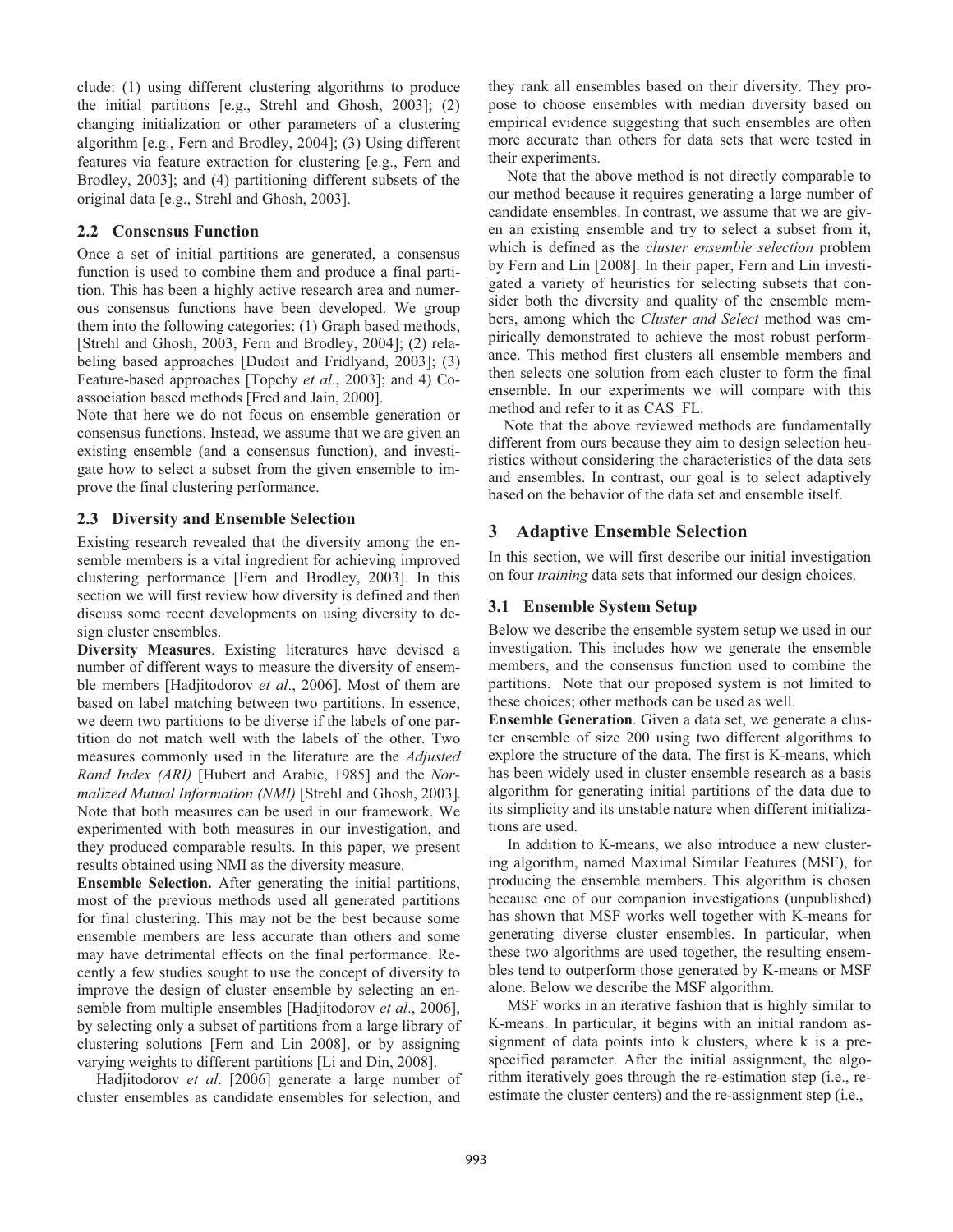re-assign data points to their most appropriate clusters).

In MSF, the center re-estimation step is exactly the same as K-means, which simply computes the mean of all data points in the same cluster. The critical difference comes from the re-assignment step. Recall that in K-means, to reassign a data point to a cluster, we compute its Euclidean distances to all cluster centers and assign it to the closest cluster. In contrast, MSF considers each feature dimension one by one, and for each feature it assigns a data point to its closest center. Note that different features may vote for the data point to be assigned to different clusters and MSF assigns it to the cluster that has the most votes, or in other words, has the Maximal Similar Features.

**Consensus Function.** To combine the initial partitions, we choose a popular co-association matrix based method that applies standard hierarchical agglomerative clustering with average linkage (HAC-AL) [Fisher and Buhmann, 2003; Fern and Brodley, 2003] as the consensus function.

 While one might suspect that the choice of consensus function will play an important role in the performances that we achieve, our initial investigation using an alternative consensus function introduced by Topchy *et al.* [2003] suggested that our results were robust to the choice of the consensus function.

#### **3.2 Ensemble Performance versus Diversity**

We apply the above described cluster ensemble system to four benchmark data sets from the UCI repository: Iris, Soybean, Thyroid and Wine [Blake and Merz].

For each data set, we generate an ensemble of size 200  $\Pi = \{P_1, P_2, \ldots, P_{200}\},$  using K-means and MSF. For each of the 200 partitions, *K*, the number clusters, is set to be a random number drawn between 2 and 2\**C*, where C is the total number of known classes in the data. We then apply HAC-AL to the co-association matrix to produce a consensus partition P\* of the data, where *K*, the number of clusters, is *C*.

 In attempt to understand the behavior of the cluster ensembles, we examined the diversity between the ensemble members and the consensus partition  $P^*$ . In particular, we compute the NMI values between  $P_i$  and  $P^*$ , for i=1, ..., 200. Inspecting these NMI values, we found that the four data sets demonstrate drastically different behavior that can be roughly grouped into two categories. The first category contained the Iris and Soybean data sets, for which majority of the ensemble members were quite similar to  $P^*$  (NMI values >0.5). In contrast, the other two data sets showed an opposite trend. We will refer to the first category as the *stable* category to reflect the belief that the structure of the data set is relatively stable such that most of the ensemble members are similar to one another. The second category is referred to as *nonstable.* In this case, the final consensus partition, which can be viewed as obtained by averaging the ensemble members, is dissimilar to the members. This fact suggests that the ensemble contains a set of highly different clustering solutions. In this case, we can argue that the clustering structure of the data is unstable. The distinction between the two categories can be easily seen from Table 1, which shows the average NMI values for the four data sets computed as described

above. In column 3, we show the number of ensemble members that are similar to  $P^*$  (with NMI > 0.5).

**Table 1. The diversity of ensemble members with regards to P\* and the data set categorization**

| <b>Name</b>    | <b>Average NMI</b> | # of ensemble with<br>NMI > 0.5 | <b>Class</b> |
|----------------|--------------------|---------------------------------|--------------|
| <b>Iris</b>    | 0.693              | 197                             |              |
| Soybean        | 0.676              | 179                             |              |
| Wine           | 0.471              | 85                              | NS           |
| <b>Thyroid</b> | 0.437              |                                 | NS           |

See Figure 1 for a more complete view of the distribution of the NMI values for the four data sets. In particular, for each data set it shows a histogram for the NMI values. The x-axis shows the NMI values and the y-axis shows the number of ensemble members at that particular NMI value.

This suggests that we can classify an ensemble into one of the two categories, *Stable(S)* or *Non-stable (NS)*, based on the diversity (as measured by NMI) between ensemble members and the final consensus partition. In particular, we classify an ensemble as *stable* if its average NMI values between the ensemble members and  $P^*$  is greater than  $\tau=0.5$ . Alternatively, one can also classify an ensemble as *stable* if more than 50% of its ensemble members have NMI (with P\*) values larger than  $\tau = 0.5$ .



**Figure 1. The distribution of ensemble members diversity with regards to P\*.** 

Note that in our experiments, the categorization of a data set is highly stable from run to run and also appears to be not sensitive to the exact choice of  $\tau$  as long as it is within a reasonable margin (e.g., [0.48-0.52]). Further, we expect this margin to increase as we increase the ensemble size.

We conjectured that the *stable* category will require a different treatment from the *non-stable* category in ensemble selection design. To verify this conjecture, we devised four simple subsets of the ensemble members, according to their NMI values with P\*. In particular, given a cluster ensemble  $\Pi$ , and its consensus partition  $P^*$ , we first sort all ensemble members according to their NMI with P\* in decreasing order. We then define four subsets of interest as 1) all ensemble members (**F**ull); 2) the first half of the ensemble members (**L**ow diversity to P\*); 3) the second half of the ensemble members (**H**igh diversity from P\*); 4) the medium half of the ensemble members (**M**).

In Table 2, we see that our conjecture was confirmed for these data sets. In particular, we see that for the *stable* data sets, the first two options (**F** and **L**) work the best, whereas for the *non-stable* data sets, the third option (**H**), which contains ensemble members that are highly different from P\*, works the best.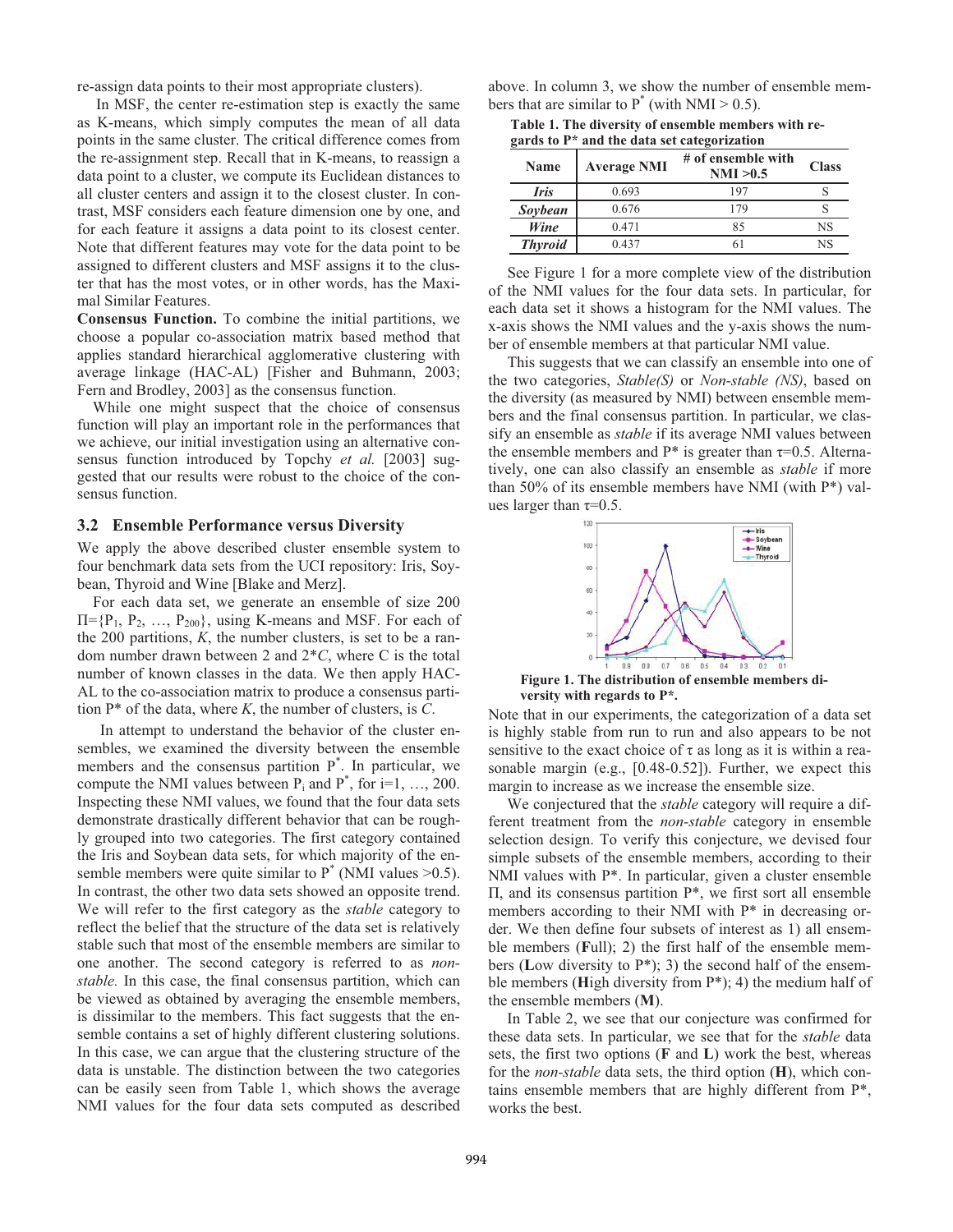**Table 2. The performance of 4 different subsets.** 

| Name           | 1 st  | 2 <sub>nd</sub> | 2 <sup>rd</sup><br>(H) | 4 <sup>th</sup> | Category |
|----------------|-------|-----------------|------------------------|-----------------|----------|
| <b>Iris</b>    | 0.744 | 0.744           | 0.640                  | 0.725           |          |
| <b>Soybean</b> |       |                 | 0.557                  | 0.709           |          |
| <b>Thyroid</b> | 0.257 | 0.223           | 0.656                  | 0.325           | NS       |
| Wine           |       | 0.376           | 0.680                  | 0.494           | NS       |

Here we offer some possible explanations for the observed behavior. For the *stable* data sets, we suspect that the ensemble members generally reveal similar structures, and the differences mainly come from the slight variance introduced by the clustering procedure. In this case, using **F** is expected to be the best option because variance reduction can be maximized. On the other hand, by selecting **H** for the non-stable data sets, we essentially select high diversity solutions. Conceptually, if we map all clustering solutions in the ensemble into points in some high dimensional space, P\* can be viewed as their centroid. By selecting **H** for the non-stable data sets, we choose the outmost quartile of points (solutions), i.e., these solutions that are most diverse from one another. Our results suggested that high diversity is desirable for the *non-stable* data sets. This is consistent with previous literature where high diversity was shown to be beneficial [Fern and Brodley, 2003]. One possible explanation is that in such cases the differences among ensemble members may be originated from different biases of the clustering procedure. To achieve the most bias correction, we need to include a set of most diverse solution by selecting subset **H**. An alternative explanation is that because most ensemble members are dissimilar to  $P^*$ , it can be argued that the  $P^*$  is not an appropriate result and selecting the most dissimilar ensemble members to  $P^*$  (**H**) may lead to better results. We can see some supporting evidence for this claim in our experimental results, especially in Figure 3 of Section 4.4.

#### **3.3 Proposed Framework**

Given a data set, the proposed framework works as follows.

- -Generate an ensemble  $\Pi$  of different partitions.
- -Obtain consensus partition  $P^*$  by applying a consensus function.
- - Compute NMI between ensemble members and P\* and rank the ensemble members based on the NMI values in decreasing order.
- -If the average NMI values  $> 0.5$ , classify the ensemble as *stable* and output P\*.
- - Otherwise, classify the ensemble as *non-stable* and select subset **H** (the most dissimilar subset from the P\*) and apply a consensus function to this subset, and output the consensus partition.

## **4 Experimental Results**

Below we first describe the data sets used in the experiments and the basic experiment set up.

### **4.1 Experimental Setup**

Our method was designed based on empirical evidence on four data sets. We consider these data sets as our training sets. To test the general applicability of our method, we need to use a new collection of data sets for testing. Toward this goal, we perform experiments on six new data sets, including the Vehicle, Heart, Pima, Segmentation, and Glass data sets from UCI machine learning repository and a real world data set O8X from image processing [Gose *et al.,* 1996].

As described in Section 3.1, we generate our cluster ensembles with 100 independent k-means runs and 100 independent MSF runs, each with a randomly chosen clustering number *K,* forming ensembles of size 200. The consensus function that we use is HAC-AL. Note that our initial experiments on different consensus functions suggested that our method is robust to the choice of consensus functions.

The reported results are the NMI values of the final consensus partitions with the known class labels. Note that the class labels are only used for evaluation purpose and not used in any part of the clustering procedure. Each value we report here is averaged across 100 independent runs.

### **4.2 Data Set Categorization**

Recall that the first step of our framework is to generate an initial cluster ensemble and classify it into one of the categories based on the ensemble characteristics. In this section, we will present the categorization of each data set.

With the initial cluster ensemble and its resulting consensus partition P\*, we compute the NMI value between each ensemble member and the consensus partition P\*. The results are summarized in Table 3. In particular, the first column lists the name of each data set, and the second column provides the average NMI between ensemble members and P\*. The third column demonstrates the number of ensemble members which have an NMI more than 0.5. The last column shows the categories to which the data set is assigned based on the NMI values.

| Name                | Mean<br><b>NMI</b> | $#$ members<br>NMI > 0.5 | <b>Class</b> |
|---------------------|--------------------|--------------------------|--------------|
| <b>Segmentation</b> | 0.602              | 169                      |              |
| <b>Glass</b>        | 0.589              | 131                      |              |
| <b>Vehicle</b>      | 0.670              | 199                      |              |
| <b>Heart</b>        | 0.241              | 11                       | NS           |
| Pima                | 0.299              | 26                       | NS           |
| $\boldsymbol{O8}X$  | 0.488              |                          | NS           |

**Table 3.Categorization of the data sets**

It can be seen that the Glass, Vehicle and Segmentation data sets are classified as *stable* data sets because their average NMI values are greater than 0.5. In contrast, the O8X, Heart and Pima data sets are classified as *non-stable* data sets. Note that if we use the alternative criterion of having more than half of ensemble members with an NMI more than 0.5, we obtain exactly the same results.

#### **4.3 Selecting Subset**

Once we classify a data set, we then move on to the ensemble selection stage and apply the strategy that is most appropriate for its category. For *stable* data sets, we keep the full ensemble and directly output the consensus partition P\*. For *non-stable* data sets, we choose the **H** subset in the ensemble, i.e., the set that is most diverse from P\*.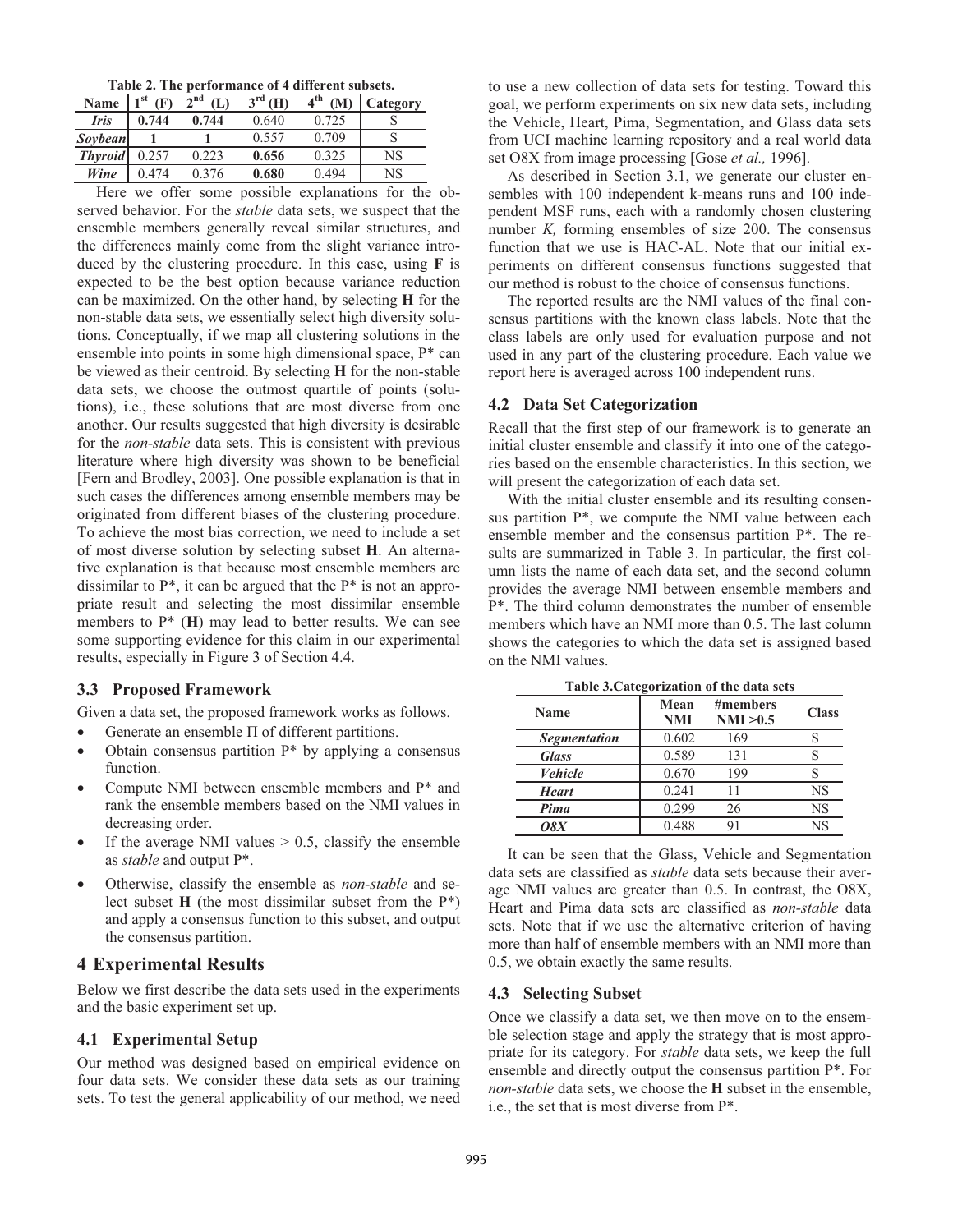To test the effectiveness of this strategy, we evaluate all four subsets as presented in Section 3.2 and show the results in Table 4. The numbers shown here are the NMI values between the final partition and the ground truth, i.e., the class labels. In particular, the  $2<sup>nd</sup>$  column provides the full ensemble results. The 3<sup>rd</sup> column records the performance of subset **L**, containing ensemble members that are similar to P\*. The 4th column shows the clustering ensemble result of subset **H**, consisting of the members that are dissimilar to  $P^*$ . The  $5<sup>th</sup>$ column shows the results of subset **M**, containing the medium diversity members. For comparison purpose, we also show the performance of the best ensemble member in column six. Finally, the last column shows the categorization for each data set for reference.

The best performance for each data set is highlighted using bold face (the differences are statistically significant using paired t-test,  $p<0.05$ ). The selected subset by our method for each data set is marked out with a '\*' character. Note that the top four data sets (Iris, Soybean, Thyroid and Wine) are the *training* data sets used to develop our method and the rest are the *testing* data sets for validation of our method.

The first thing to note is that no single subset consistently performs the best for all six testing data sets. This confirms our belief that selecting a particular subset is not the best solution for all data sets.

Our proposed framework allows for flexible selection based on the characteristics of the given data set and ensemble. We can see that we were able to select the best performing subset for most of the cases. What is particularly interesting is that by selecting the ensemble members most different from P\* for the *non-stable* data sets, we were able to achieve significant performance improvement in comparison to using the full ensemble (see O8X, Heart and Pima).

**Table 4. The clustering ensemble results of 4 different subsets of ensemble members and the best ensemble member result.** 

| <b>Name</b>       | $1^{\rm st}$ (F) | $2nd(L)$ $3rd(H)$ |          | $4th(M)$ Best P |       | Data set<br><b>Class</b> |
|-------------------|------------------|-------------------|----------|-----------------|-------|--------------------------|
| <b>Iris</b>       | $0.744*$         | 0.744             | 0.640    | 0.725           | 0.768 | S                        |
| Soybean           | $1*$             |                   | 0.557    | 0.709           | 0.978 | S                        |
| <b>Thyroid</b>    | 0.257            | 0.223             | $0.656*$ | 0.325           | 0.471 | NS                       |
| Wine              | 0.474            | 0.376             | $0.680*$ | 0.494           | 0.584 | NS                       |
| <i><b>O8X</b></i> | 0.491            | 0.444             | $0.655*$ | 0.582           | 0.637 | <b>NS</b>                |
| <b>Glass</b>      | $0.269*$         | 0.272             | 0.263    | 0.269           | 0.397 | S                        |
| <b>Vehicle</b>    | $0.146*$         | 0.141             | 0.119    | 0.136           | 0.227 | S                        |
| <b>Heart</b>      | 0.095            | 0.079             | $0.340*$ | 0.104           | 0.169 | <b>NS</b>                |
| Pima              | 0.071            | 0.071             | $0.127*$ | 0.060           | 0.076 | <b>NS</b>                |
| Seg.              | $0.406*$         | 0.379             | 0.390    | 0.438           | 0.577 | S                        |

The performance of our method is more striking when compared to the best performance among all ensemble members. Take the Heart data set for example; its ensemble members are highly inaccurate, suggesting a strong bias of the clustering procedure for this data set. We categorize Heart as *non-stable* and select subset **H**. This produced a final result substantially more accurate than even the best ensemble member. To our best knowledge, such significant improvement is rarely seen in the cluster ensemble literature,

which typically compares the final ensemble performance with the average performance of all ensemble members.

**Table 5. Comparing the proposed method with CAS\_FL**

| Name               | Proposed method | <b>CAS FL</b> |
|--------------------|-----------------|---------------|
| Tris(S)            | 0.74            | 0.613         |
| Sovbean(S)         |                 | 0.866         |
| <b>Thyroid(NS)</b> | 0.656           | 0.652         |
| Wine(NS)           | 0.680           | 0.612         |
| O8X(NS)            | 0.655           | 0.637         |
| Glass(S)           | 0.269           | 0.301         |
| <i>Vehicle(S)</i>  | 0.146           | 0.122         |
| Heart(NS)          | 0.340           | 0.207         |
| Pima(NS)           | 0.127           | 0.092         |
| Seg. (S)           | 0.406           | 0.550         |

We further compared the proposed method with the stateof-the-art ensemble selection method, namely the CAS\_FL method by Fern and Lin [2008]. The NMI values of the final partitions produced by both methods are presented in Table 5. From the table it can be seen that, our method is highly competitive compared to CAS\_FL. In particular, it consistently outperformed CAS\_FL on all *non-stable* data sets. For stable data sets, we notice that CAS\_FL sometimes performed better, namely for the *Glass* and the *Segmentation* data sets. Note that among all *stable* data sets, these two data sets are the most unstable ones. This suggests that two categories may not be enough to characterize the differences among all data sets, and we may need to use a different selection strategy for data sets like *Glass* and *Segmentation.* 

### **4.4 Discussion**

In this section we seek possible explanations for the superior performance of our proposed method.

One interesting question is that is our selection method choosing one clustering algorithm over another for the *nonstable* data sets? We looked into this question by examining the selected ensemble members to see if they are generated by the same algorithm. The answer is: no, it depends. In particular, please see Figure 2 for two example *non-stable* data sets: wine and thyroid. The *x*-axis shows the indexes of the clustering solutions. We place all of the K-means clustering solutions together at position 1-100, whereas the MSF solutions are placed at position 101-200. The *y*-axis shows the NMI values of the solutions in relation to P\*. For the Wine data set, because it was classified as a *non-stable* data set, our system selects subset **H**. From the figure we can see that the MSF solutions had lower NMI values, thus were selected over K-means. However, for the Thyroid data set, it was not a clear cut selection, suggesting that the proposed approach is more complex than selecting one method over another.

Note that we have also tested our method on ensembles generated using only the k-means algorithm and the proposed selection strategy still works well in comparison to other ensemble selection methods. However, using both algorithms generated more diverse ensemble members and achieved better final results than using K-means alone.